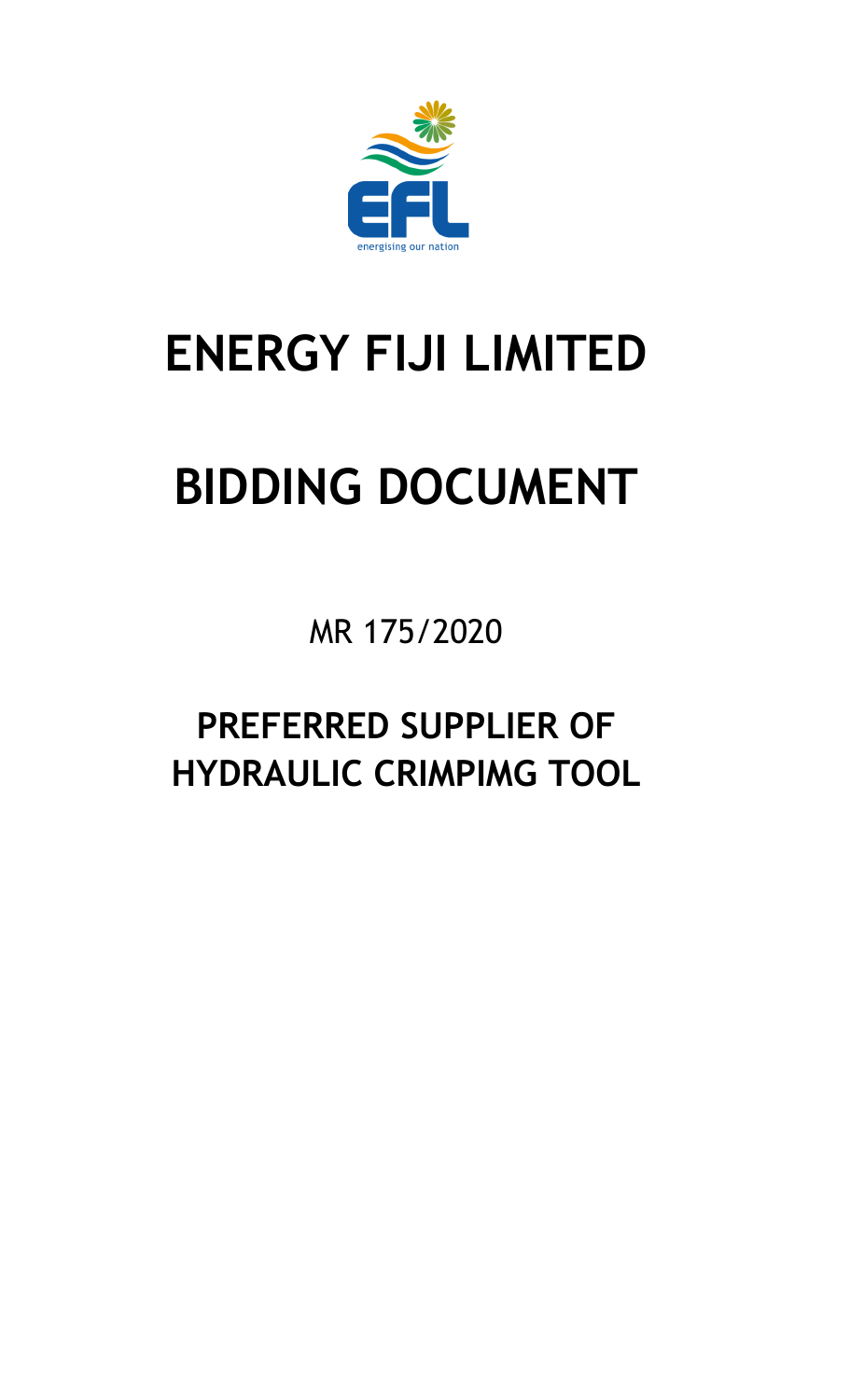### <span id="page-1-0"></span>**Section 1. Instructions to Bidders**

| 1. Scope of Bid                                                   | Energy Fiji Limited (hereinafter referred to as "the Employer"), wishes to<br>receive bids for Supply of Hydraulic Crimping Tool                                                                                                                                                                                        |
|-------------------------------------------------------------------|-------------------------------------------------------------------------------------------------------------------------------------------------------------------------------------------------------------------------------------------------------------------------------------------------------------------------|
| 2. Eligible Bidders                                               | This Invitation to Bid is open to bidders who have sound financial<br>background and have previous experience.                                                                                                                                                                                                          |
|                                                                   | Bidders shall provide such evidence of their continued eligibility<br>satisfactory to the Employer as the Employer shall reasonably request.                                                                                                                                                                            |
|                                                                   | Bidders shall not be under a declaration of ineligibility for corrupt or<br>fraudulent.                                                                                                                                                                                                                                 |
| 3. Eligible Materials,<br><b>Equipment and</b><br><b>Services</b> | The Hydraulic Crimping Tool are to be supplied under the Contract shall<br>have their origin from reputable companies from various countries. The<br>bidders are required to provide evidence of the origin of the <b>Hydraulic</b><br><b>Crimping Tool.</b>                                                            |
| 4. Qualification of<br>the Bidder                                 | To be qualified for award of Contract, bidders shall submit proposals<br>regarding work methods, scheduling and resourcing which shall be<br>provided in sufficient detail to confirm the bidder's capability to fulfil<br>the contract.                                                                                |
| 5. Cost of Bidding                                                | The bidder shall bear all costs associated with the preparation and<br>submission of its bid and the Employer will in no case be responsible or<br>liable for those costs.                                                                                                                                              |
| 6. Sealing and<br><b>Marking of Bids</b>                          | The bidder shall seal the original copy of the technical proposal, the<br>original copy of the price proposal and each copy of the technical<br>proposal and each copy of the price proposal in separate envelopes<br>clearly marking each one as: "ORIGINAL-PROPOSAL", and<br>"COPY<br>PROPOSAL", etc. as appropriate. |
|                                                                   | The bidder shall seal the original bids and each copy of the bids in an<br>inner and an outer envelope, duly marking the envelopes as "ORIGINAL"<br>and "COPY".                                                                                                                                                         |
|                                                                   | The inner and outer envelopes shall be addressed to the Employer at the<br>following address:                                                                                                                                                                                                                           |
|                                                                   | Mr. Abdul Nasim,<br>Unit Leader Strategic Procurement, Inventories and<br><b>Properties</b><br><b>Supply Chain Office,</b><br>2 Marlow Street, Private Mail Bag,<br>Suva<br>or email: Abduln@efl.com.fj                                                                                                                 |
|                                                                   |                                                                                                                                                                                                                                                                                                                         |
|                                                                   | And bear the following identification:                                                                                                                                                                                                                                                                                  |
|                                                                   | Bid for: Supply of Hydraulic Crimping Tool                                                                                                                                                                                                                                                                              |
|                                                                   | Bid Tender Number: MR 175/2020                                                                                                                                                                                                                                                                                          |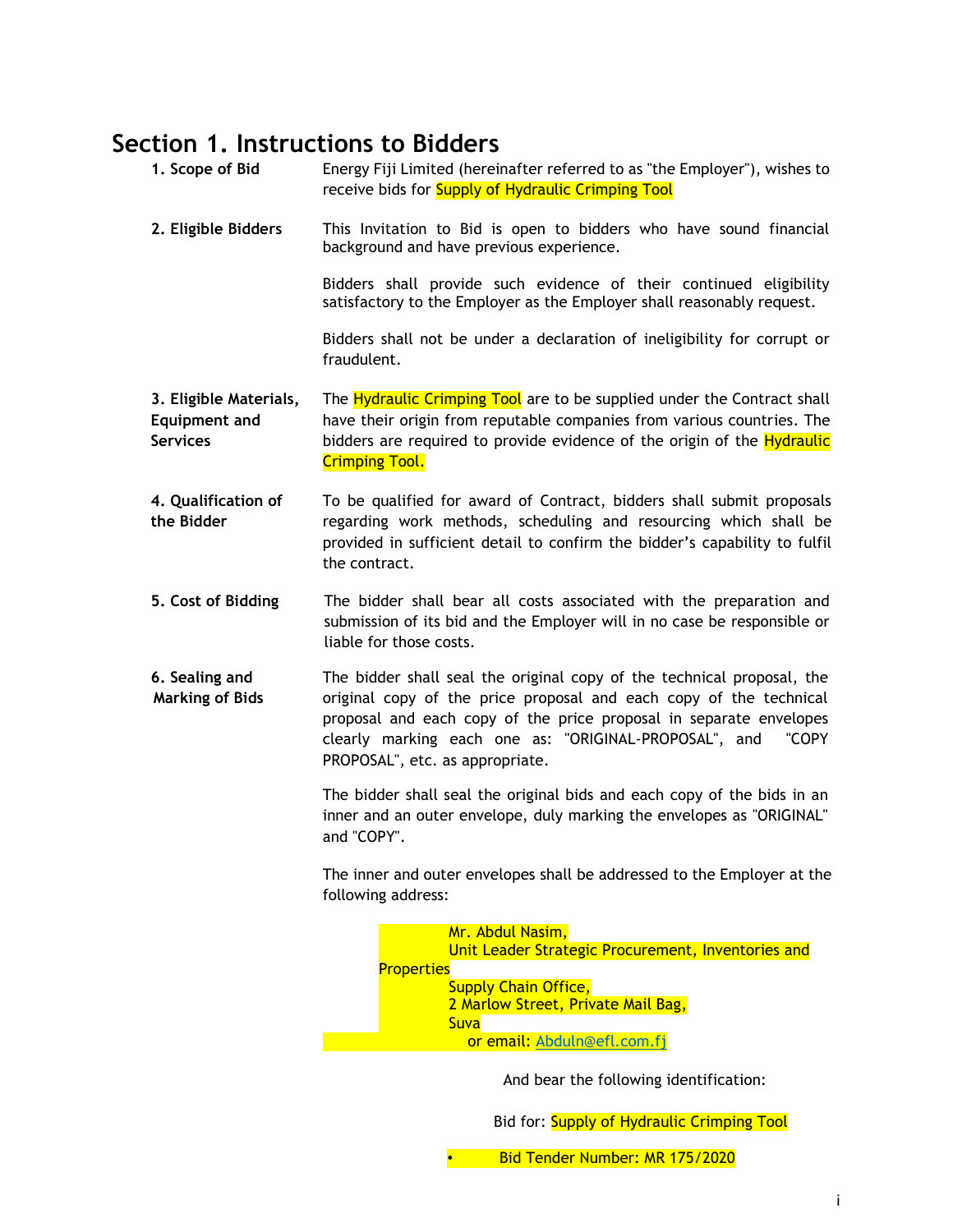#### • DO NOT OPEN BEFORE (**Wednesday, 12th August, 2020**)

**7. Deadline for Submission of Bids** Bids must be received by the Employer at the address specified above no later than 1600 hours (Fiji Time) (**Wednesday, 12th August, 2020**).

> The Employer may, at its discretion, extend the deadline for submission of bids by issuing an addendum, in which case all rights and obligations of the Employer and the bidders previously subject to the original deadline will thereafter be subject to the deadlines extended.

- **8. Late Bids** Any bid received by the Employer after the deadline for submission of bids prescribed will be rejected and returned unopened to the bidder.
- **9. Modification and Withdrawal of Bids** The bidder may modify or withdraw its bid after bid submission, provided that written notice of the modification or withdrawal is received by the Employer prior to the deadline for submission of bids.

The bidder's modification or withdrawal notice shall be prepared, sealed, marked and delivered, with the outer and inner envelopes additionally marked "MODIFICATION" or "WITHDRAWAL", as appropriate. A withdrawal notice may also be sent by fax but must be followed by a signed confirmation copy.

No bid may be modified by the bidder after the deadline for submission of bids.

- **10. Employer's Right to Accept any Bid and to Reject any or all Bids** The Employer reserves the right to accept or reject any bid, and to annul the bidding process and reject all bids, at any time prior to award of Contract, without thereby incurring any liability to the affected bidder or bidders or any obligation to inform the affected bidder or bidders of the grounds for the Employer's action.
- **11. Notification of Award** Prior to expiration of the period of bid validity prescribed by the Employer, the Employer will notify the successful bidder by fax/email, confirmed by registered letter, that its bid has been accepted. This letter (hereinafter and in the Conditions of Contract called the "Letter of Acceptance") shall name the sum which the Employer will pay the Contractor in consideration of the execution, completion and maintenance of the Works by the Contractor as prescribed by the Contract (hereinafter and in the Conditions of Contract called "the Contract Price").

The notification of award will constitute the formation of the Contract.

Upon the furnishing by the successful bidder of a performance security, the Employer will promptly notify the other bidders that their bids have been unsuccessful.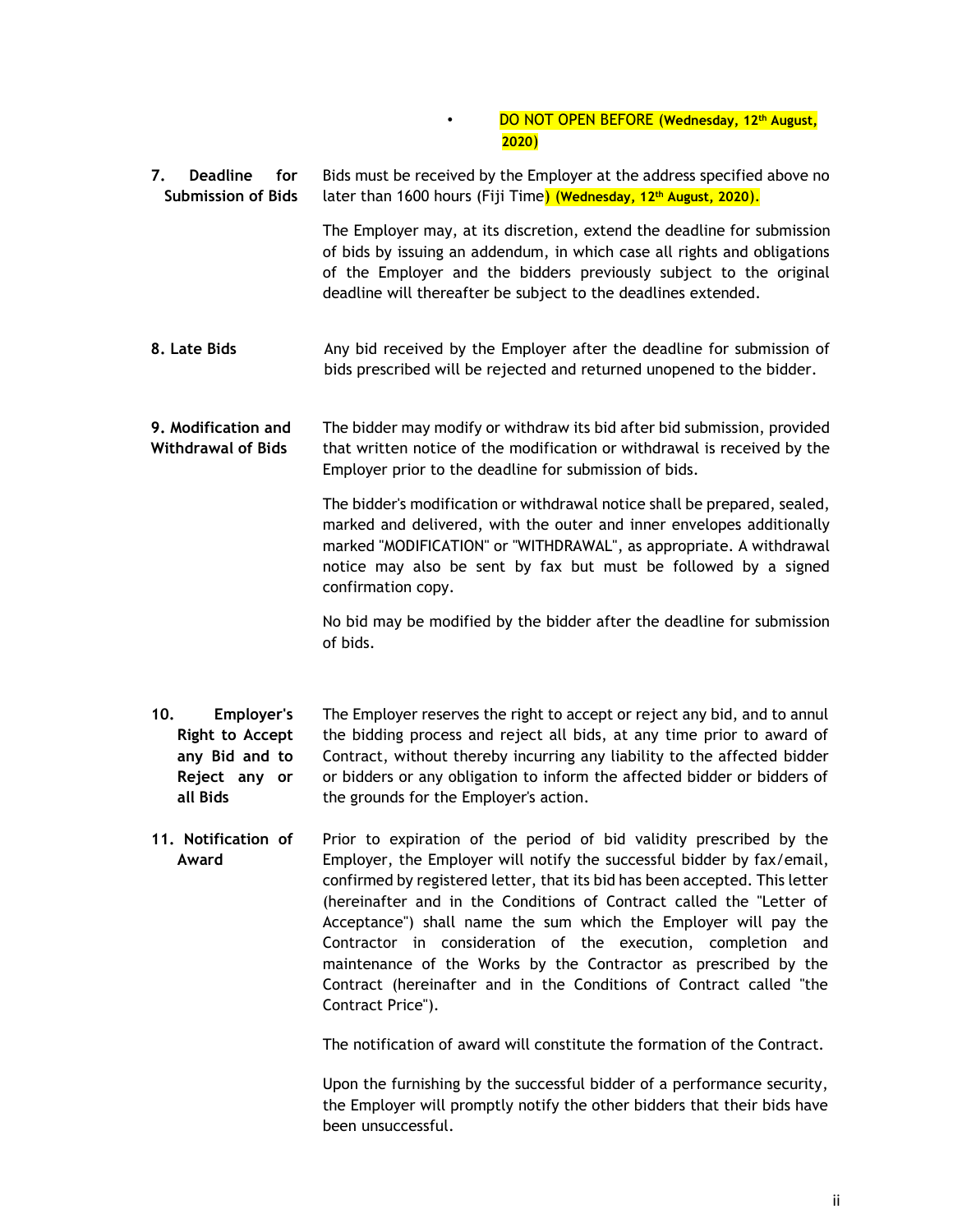**12. Signing of Contract Agreement** At the same time that he notifies the successful bidder that its bid has been accepted, the Employer will send the bidder the Form of Contract Agreement provided in the bidding documents, incorporating all agreements between the parties. Within 7 days of receipt of the Form of Agreement, the successful bidder shall sign the Form and return it to the Employer.

#### **13. Corrupt or Fraudulent Practices** The Employer requires that the Contractor observe the highest standard of ethics during the procurement and execution of such contracts. In Pursuance of this policy, the Employer:

- (a) defines, for the purposes of this provision, the terms set forth below as follows:
	- (i) "corrupt practice" means behavior on the part of officials in the public or private sectors by which they improperly and unlawfully enrich themselves and/or those close to them, or induce others to do so, by misusing the position in which they are placed, and it includes the offering, giving, receiving or soliciting of anything of value to influence the action of any such official in the procurement process or in contract execution; and
	- (ii) "fraudulent practice" means a misrepresentation of facts in order to influence a procurement process or the execution of a contract to the detriment of the Employer, and includes collusive practice among bidders (prior to or after bid submission) designed to establish bid prices at artificial noncompetitive levels and to deprive the Employer of the benefits of free and open competition;
- (b) EFL will reject a proposal for award if it determines that the bidder recommended for award has engaged in corrupt or fraudulent practices in competing for the contract in question.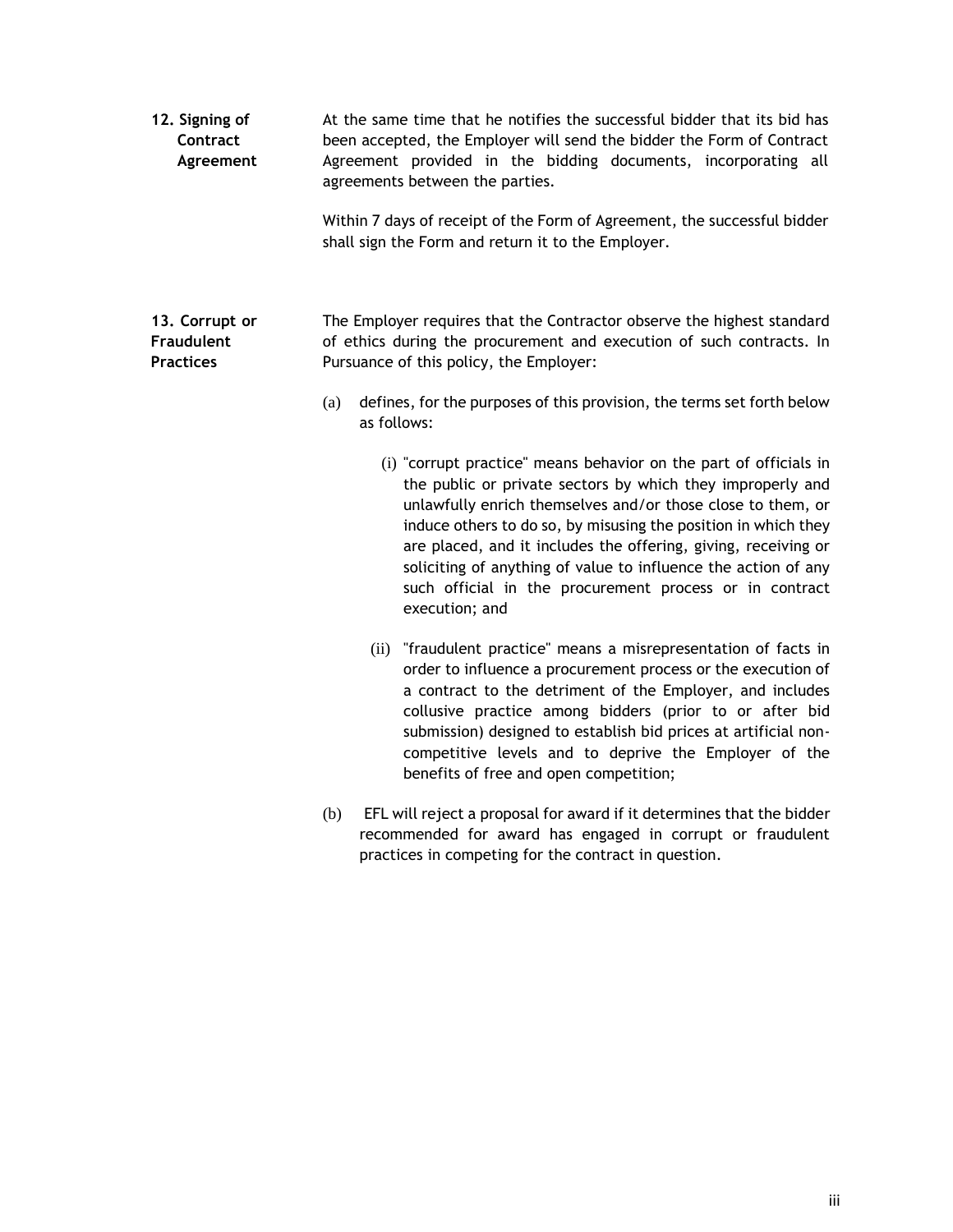# **Table of Contents**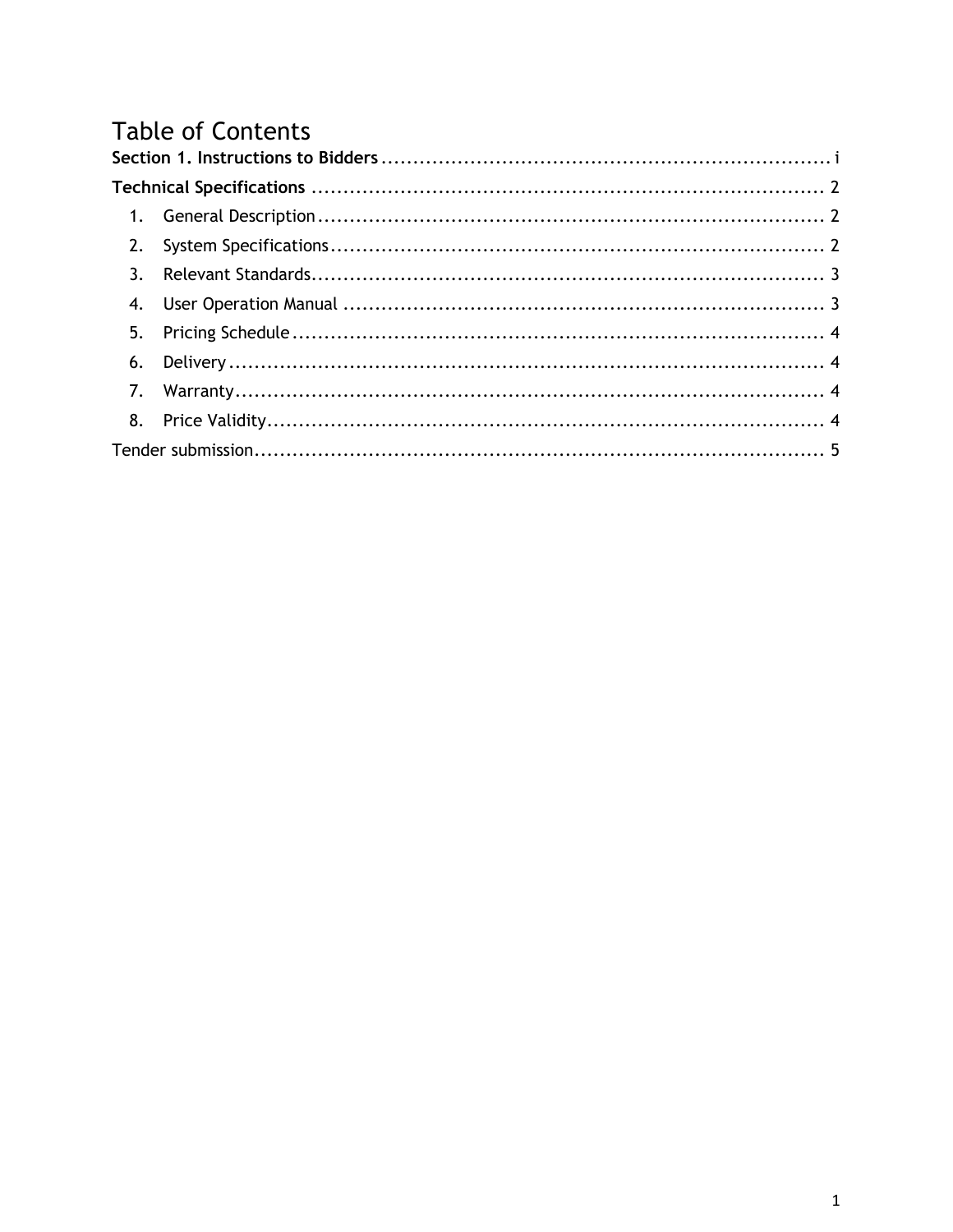# <span id="page-5-0"></span>**Technical Specifications**

#### <span id="page-5-1"></span>**1. General Description**

The preferred supplier is to supply the Energy Fiji Limited with the Hydraulic Crimping Tool with copper and aluminum dies ranging from 16mm<sup>2</sup> to 300mm<sup>2</sup> as per the quantity stated in the pricing schedule. The bidder's proposal shall address all functional and performance requirements within the specification and shall include sufficient information and supporting documentation in order to determine compliance with this specification without further necessary inquiries.

The tender for PREFERRED SUPPLIER OF HYDRAULIC CRIMPING TOOL will be awarded for a supply period of 2 (two) years as the preferred supplier. EFL will purchase the required quantity of product on an as per need basis for a **fixed price** for next 2 (two) years.

The Hydraulic Crimping Tool shall have the following features:

- $\Box$ Nominal force of 13 tonnes at the die faces. Shall be a hand operated tool.
- Head shall rotate 180 degrees for works in tight spaces.  $\Box$
- $\Box$ Quality manufacture and robust design.

Two speed unit, which advances the dies at high speed until crimping force is  $\Box$ encountered and then automatically changes to a low speed.

- $\Box$ Accepts standard Australian and International 12 tonne die sets.
- $\Box$ Safety valve that protects against over pressure.

#### <span id="page-5-2"></span>**2. Product Specifications**

**Note to bidders**: Please submit a copy the table below with your products details (in the BIDDERS PRODUCT DETAILS column) in comparison to what is required by the employer. *Bidder must type the product details. Hand written bids will be disqualified.* 

| <b>EMPLOYER</b>       |                                                    |                                |
|-----------------------|----------------------------------------------------|--------------------------------|
| <b>REQUIREMENTS</b>   |                                                    | <b>BIDDERS PRODUCT DETAILS</b> |
| <b>Brand</b>          | <b>Bidder to Specify</b>                           |                                |
| Length                | Less than 520mm                                    |                                |
| Weight (Tool only)    | Less than 6.2kg                                    |                                |
| Weight (In Case)      | Less than 8.7kg                                    |                                |
| <b>Throat Opening</b> | 42mm                                               |                                |
| Copper Dies           | From $16$ mm <sup>2</sup> to $300$ mm <sup>2</sup> |                                |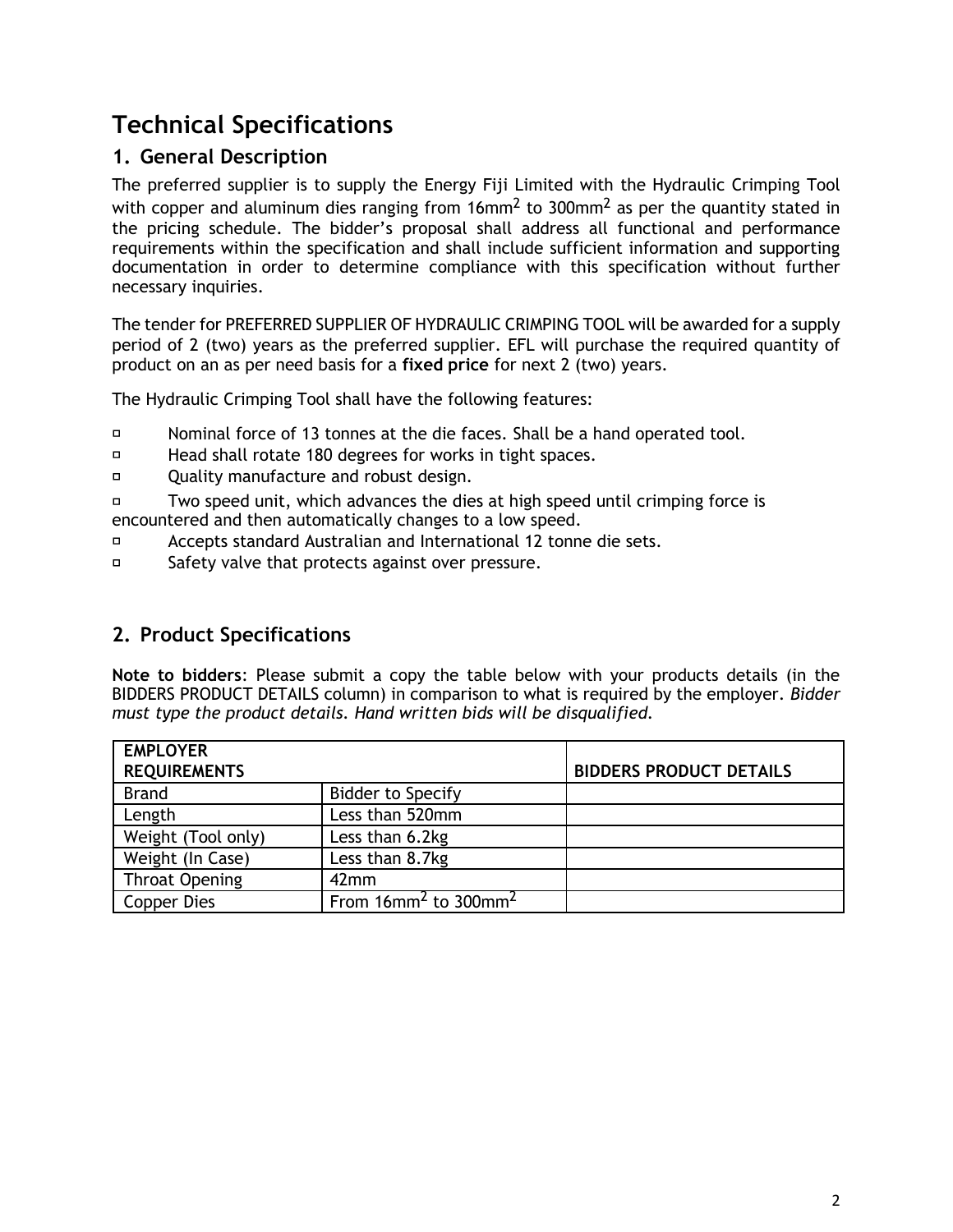| <b>Aluminium Dies</b>          | From $16$ mm <sup>2</sup> to $300$ mm <sup>2</sup> |  |
|--------------------------------|----------------------------------------------------|--|
| <b>Type</b>                    | Hydraulic C Head                                   |  |
| <b>Nominal Force</b>           | 13 Tonne at die face                               |  |
| Australian and                 | Compatible with Australian                         |  |
| <b>International Die Set</b>   | and International die set                          |  |
| Compatible                     |                                                    |  |
| <b>Rotate Head</b>             | 180 degree turn-able head                          |  |
| Two speed unit                 | High speed and slow speed                          |  |
| <b>Safety Valve</b>            | Safety valve to protect                            |  |
|                                | against over pressure                              |  |
| Detail of product              | Product                                            |  |
|                                | specification/pamphlet                             |  |
|                                | Product Image                                      |  |
| Case                           | Bidder to supply                                   |  |
| Case shall have                | Bidder to specify                                  |  |
| compartments for dies          |                                                    |  |
| and crimping tool              |                                                    |  |
| Handle                         | Extendable                                         |  |
| Warranty                       | 2 year                                             |  |
| <b>Expected Life</b>           | Bidder to specify                                  |  |
| Manual/Datasheet               | Bidder to supply                                   |  |
| Name of Accredited             | Bidder to specify                                  |  |
| <b>Calibration Facility</b>    |                                                    |  |
| <b>Calibration Certificate</b> | Bidder to supply                                   |  |

#### <span id="page-6-0"></span>**3. Relevant Standards**

All bidders, shall cite relevant standards and submit applicable documents proving and substantiating the compliance of the products in their bids with the relevant standards.

All bidders, shall cite relevant standards and submit applicable documents proving and substantiating the compliance of the existing quality control measures implemented at the factory in the manufacturing of the products for which bids are to be submitted.

| <b>Standard</b>                                        | <b>Bidder Compliance</b><br>(Yes/No) |
|--------------------------------------------------------|--------------------------------------|
| EN 26 High Tensile Steel                               |                                      |
| ISO9001 Quality Management System                      |                                      |
| IS14001 Environment Management System                  |                                      |
| <b>OHSAS Occupational Health and Safety Management</b> |                                      |
| System                                                 |                                      |
| BS 60352-2 Solderless connections Crimped connections  |                                      |

#### <span id="page-6-1"></span>**4. User Operation Manual**

Complete overview and details are to be provided for each function, operating condition and maintenance.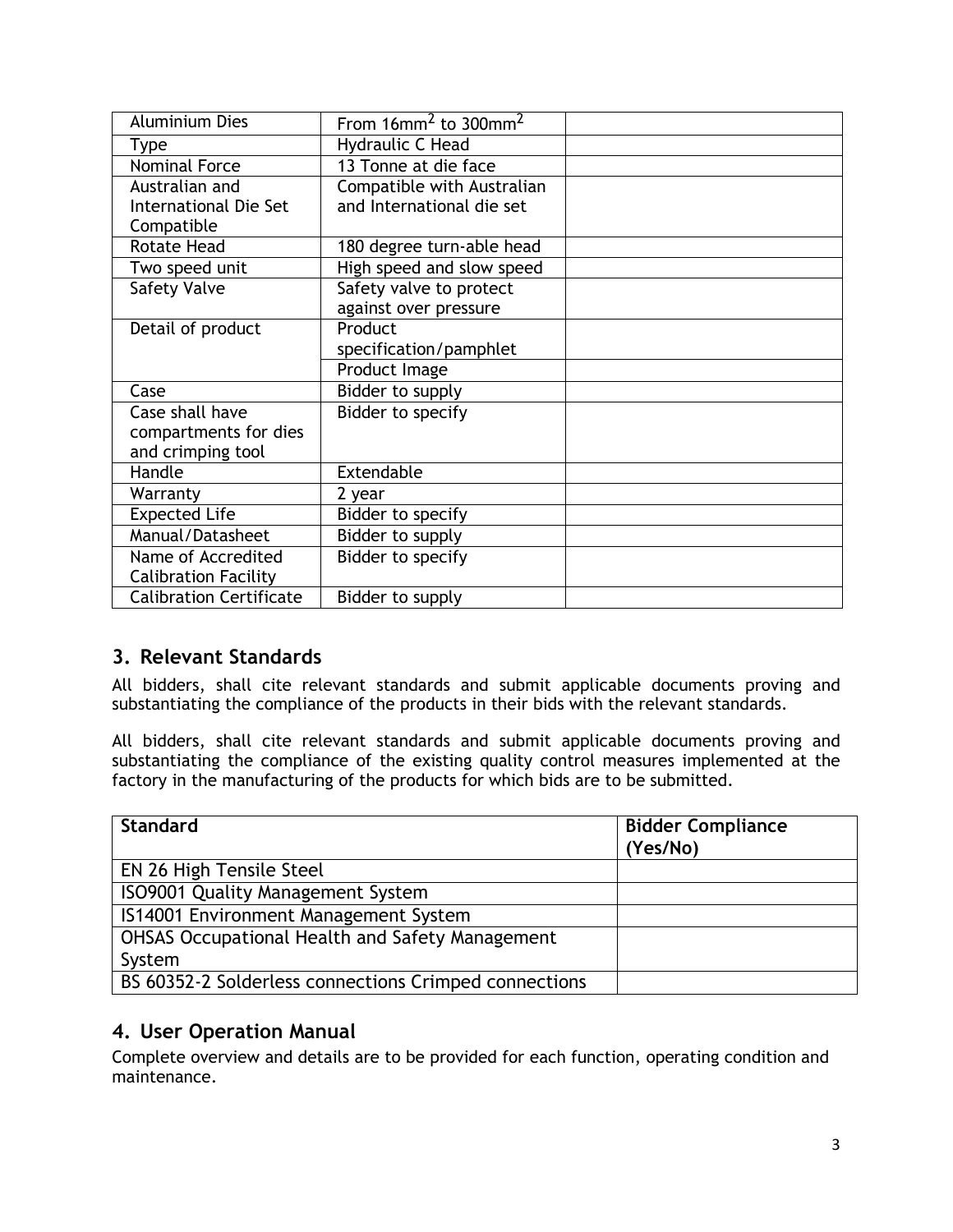#### <span id="page-7-0"></span>**5. Pricing Schedule**

The tables below are to be filled and submitted as part of the bidder's tender submission. The prices shall be stated in the Fijian Currency inclusive of all taxes and delivered to EFL Navutu Depot. EFL shall pay the bidder the FJD VIP price for purchase of the item. All freight and logistics are to be handled and cleared by the bidder at no additional cost to EFL.

All costs are in FJD VIP inclusive of all delivery charges to EFL Navutu Depot. *All prices shall be typed. Hand written bids will be disqualified.*

|                | Item No.   Item Required                                                                                                                                                                                    | Quantity<br>Required | Price<br>(FJD VIP) |
|----------------|-------------------------------------------------------------------------------------------------------------------------------------------------------------------------------------------------------------|----------------------|--------------------|
|                | Hydraulic Crimping Tool - 'C' Head                                                                                                                                                                          | 1 Piece              |                    |
| $\overline{2}$ | Copper Dies Set<br>(16mm <sup>2</sup> , 35mm <sup>2</sup> , 50mm <sup>2</sup> , 70mm <sup>2</sup> , 95mm <sup>2</sup> , 120mm <sup>2</sup> , 150mm <sup>2</sup> , 185mm <sup>2</sup> , 300mm <sup>2</sup> ) | 1 set                |                    |
| 3              | Aluminium Dies Set<br>(70mm <sup>2</sup> , 75mm <sup>2</sup> , 95mm <sup>2</sup> , 100mm <sup>2</sup> , 120mm <sup>2</sup> ,<br>$200$ mm <sup><math>2</math></sup>                                          | 1 set                |                    |
| 4              | Carry Case for Tool and Dies                                                                                                                                                                                | 1 Piece              |                    |
|                | Total                                                                                                                                                                                                       |                      |                    |

**Note: EFL may purchase either all of the item above together or each item separately as per need.**

#### <span id="page-7-1"></span>**6. Delivery**

The bidder is to state the estimated time of delivery from issue of purchase order. Maximum allowable delivery time to be 6 weeks from issue of Purchase Order.

#### <span id="page-7-2"></span>**7. Warranty**

The bidder is to also state warranty details and submit in their tender submission. The required warranty period is 2 (two) year from the date of receipt of items.

#### <span id="page-7-3"></span>**8. Price Validity**

The prices must be valid for a minimum of 3 months from date of close of tender. In exceptional circumstances, EFL may solicit the Bidder's consent to an extension of the period of validity. The request and the responses thereto shall be made in writing.

EFL reserves the right to order more units under the same contract at the cost specified on an as per need basis for a period of **two (2) years**.

All payments will be done after the delivery of items and upon inspection of goods. If the bidder requires payment prior to the delivery, then bidder shall provide a bank guarantee to the sum equivalent to contract amount.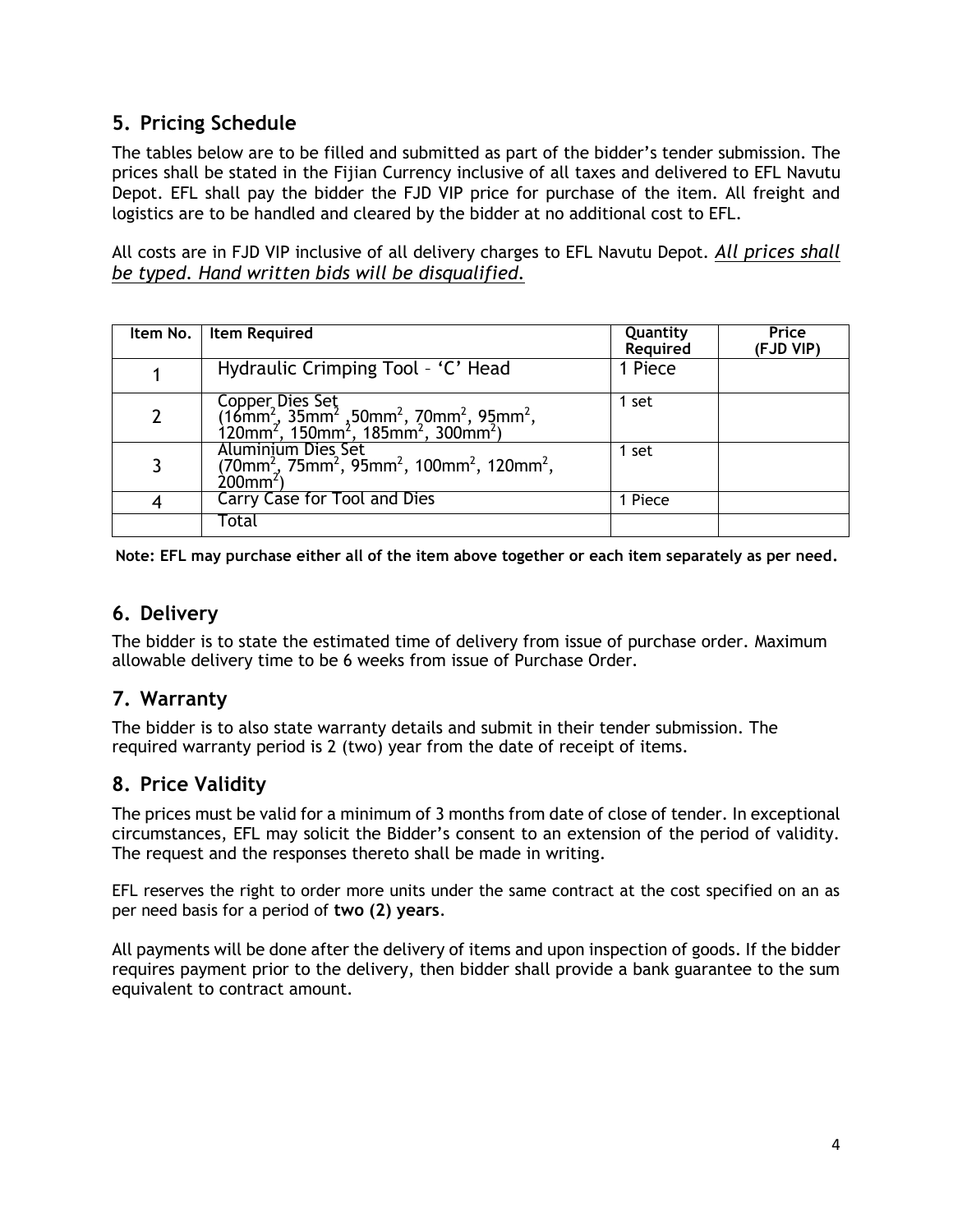#### <span id="page-8-0"></span>9. Selection Criteria

Bidders are required to forward all the relevant information as required in the table below. Failure in complying may result in the disqualification of the bid.

| No.         | Compliance                                                    | Percentage |
|-------------|---------------------------------------------------------------|------------|
| $\mathbf 1$ | Valid FRCS tax compliance certificate for Local Companies     | 2%         |
| 2           | Valid FNPF certificate of Compliance for Local Companies      | 2%         |
| 3           | <b>Business registration details</b>                          | 2%         |
| 4           | Filled Product Specification Criteria from Bidder             | 5%         |
| 5           | <b>Product Warranty Period Details</b>                        | 5%         |
| 6           | <b>Product Specification from Manufacturer</b>                | 2%         |
| 7           | <b>Product Manuals</b>                                        | 2%         |
| 8           | Bidder to account for all the cost of the items with delivery | 5%         |
| 9           | <b>Filled Standards Table</b>                                 | 5%         |
| 10          | Product to match the specification required by EFL            | 20%        |
| 11          | Product to have all necessary accessories as required by EFL  | 20%        |
| 12          | <b>Financial Offer</b>                                        | 30%        |

The above selection criteria will be used to evaluate the bids.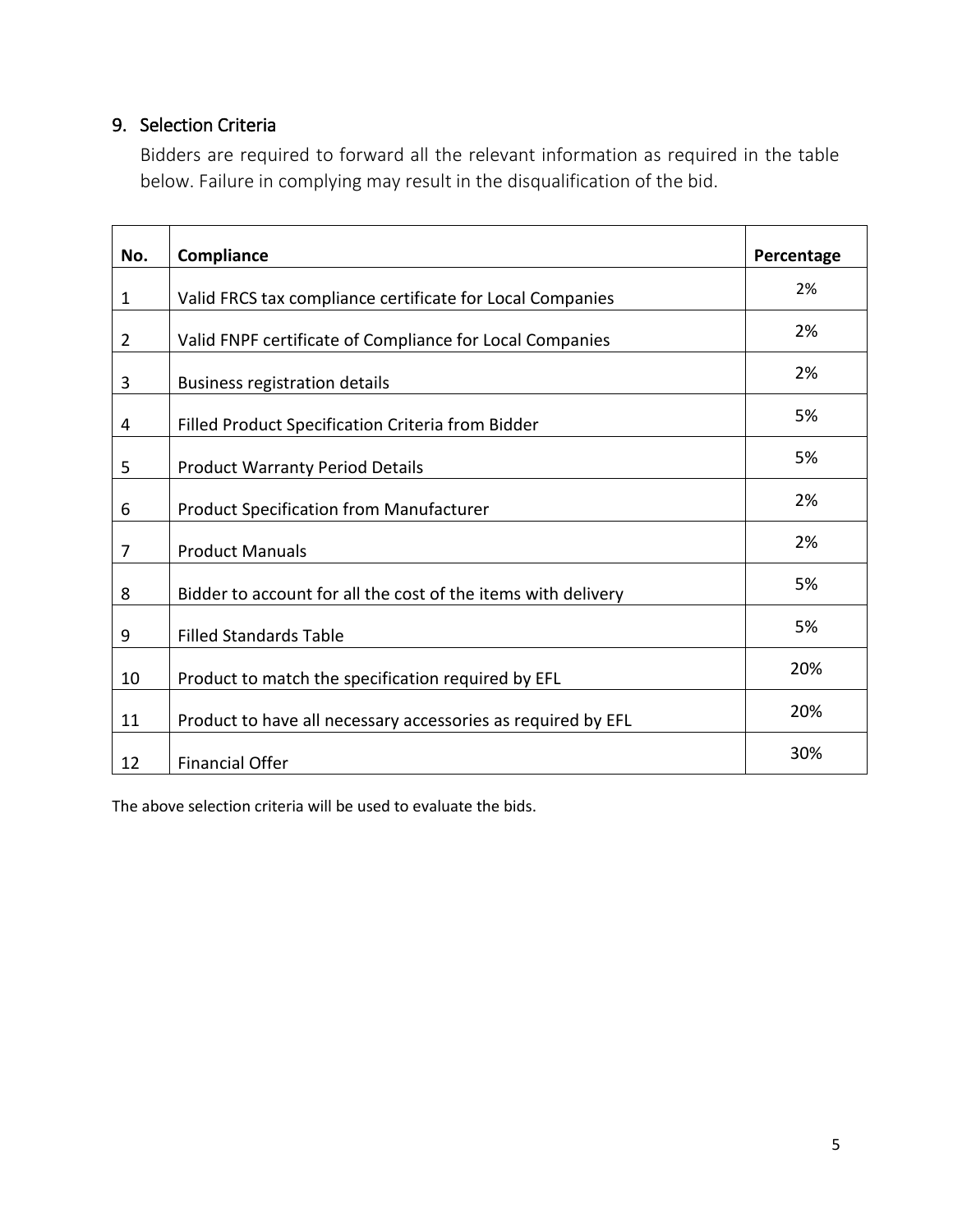## **TENDER SUBMISSION CHECK LIST**

|     | The Bidders must ensure that the details and documentation mention below must<br>submitted as part of their tender Bid                                                                                                        |
|-----|-------------------------------------------------------------------------------------------------------------------------------------------------------------------------------------------------------------------------------|
|     | Tender Number ______________                                                                                                                                                                                                  |
|     |                                                                                                                                                                                                                               |
|     | 1. Full Company Name: 1. 1996. 1997. 1998. 1999. 1999. 1999. 1999. 1999. 1999. 1999. 1999. 1999. 1999. 1999. 1                                                                                                                |
|     | (Attach copy of Registration Certificate)                                                                                                                                                                                     |
| 2.  |                                                                                                                                                                                                                               |
| 3.  |                                                                                                                                                                                                                               |
| 4.  |                                                                                                                                                                                                                               |
| 5.  |                                                                                                                                                                                                                               |
| 6.  |                                                                                                                                                                                                                               |
| 7.  |                                                                                                                                                                                                                               |
| 8.  | <b>TIN Number:</b><br>(Attach copy of the VAT/TIN Registration Certificate - Local Bidders Only)                                                                                                                              |
| 9.  | (Attach copy of the Business License)                                                                                                                                                                                         |
| 10. |                                                                                                                                                                                                                               |
|     | (For Local Bidders only)                                                                                                                                                                                                      |
| 11. |                                                                                                                                                                                                                               |
|     | I declare that all the above information is                                                                                                                                                                                   |
|     | correct. Name: The correct of the correct of the correct of the correct of the correct of the correct of the correct of the correct of the correct of the correct of the correct of the correct of the correct of the correct |
|     | Position: _________________________________                                                                                                                                                                                   |
|     | Sign:<br>Date:                                                                                                                                                                                                                |